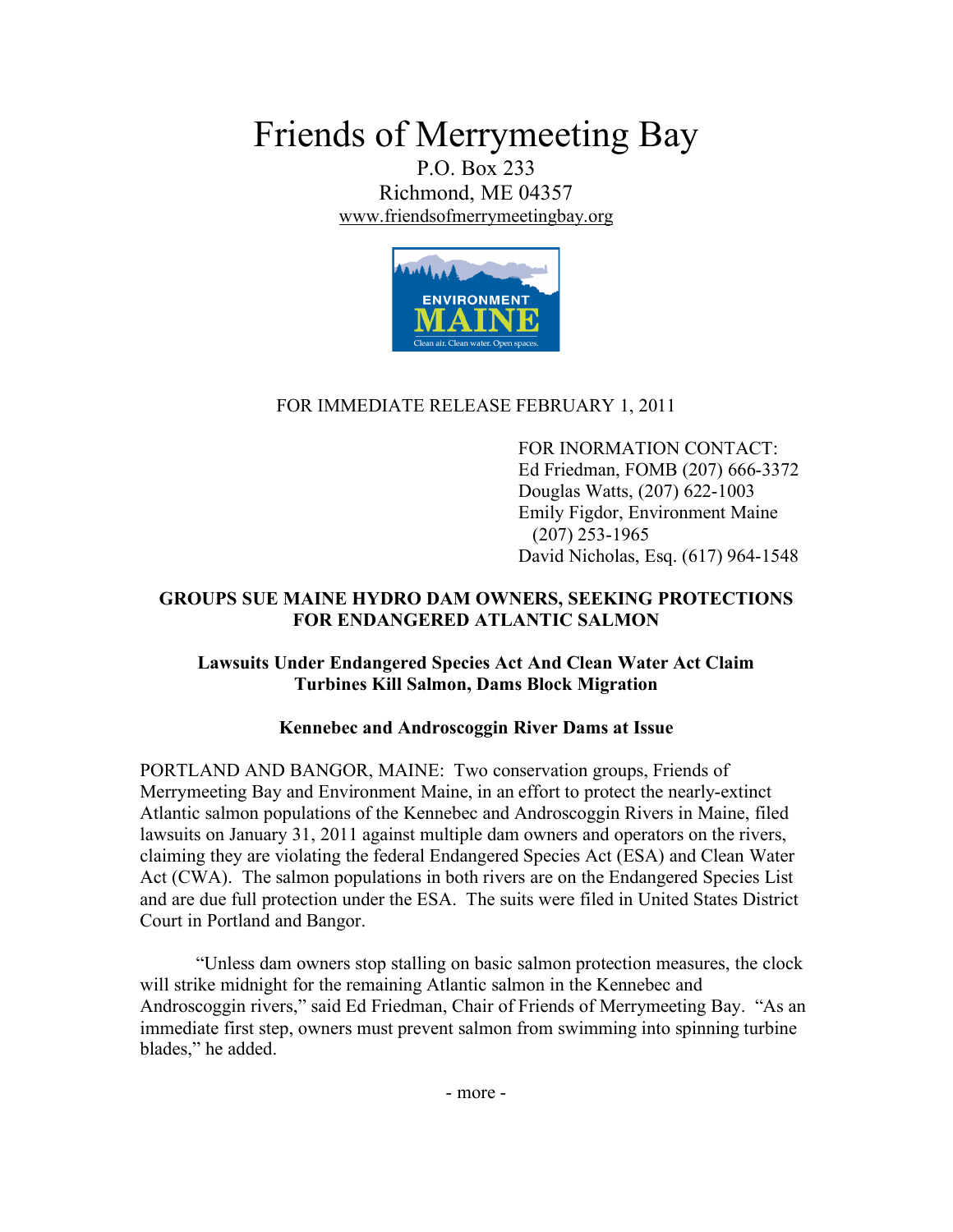The groups claim dams on the Kennebec and Androscoggin Rivers: kill and injure migrating salmon when they attempt to pass through the dams' rotating turbine blades; impede upstream and downstream salmon passage, which prevents salmon from gaining access to significant amounts of spawning and rearing habitat; and alter the natural habitat to such a degree that the essential behavior patterns of the fish are significantly impaired.

"These dams are pushing an iconic Maine fish to the brink of extinction. With the number of Atlantic salmon perilously low, the need for action to protect the fish and their habitat is urgent," said Emily Figdor, director of Environment Maine.

There are almost no Atlantic salmon returning to the Kennebec and Androscoggin Rivers, where runs historically reached 100,000 or more. In 2010, five adult salmon returned to the Kennebec and 10 returned to the Androscoggin.

Douglas Watts, President of Friends of Kennebec Salmon, a FOMB member, and long time advocate for Atlantic salmon restoration, said, "Forty years ago there were no bald eagles in this part of Maine. Now there are hundreds. Atlantic salmon recovery can't begin until the dam owners stop killing them."

The ESA authorizes citizens to sue those who kill, harm, or harass (known as a "take" under the ESA) an endangered species. Suits to enforce the ESA were filed against: NextEra Energy Resources, Inc., and affiliated entities for violations at Weston, Shawmut, and Lockwood dams on the Kennebec River and Brunswick dam on the Androscoggin River; Brookfield Renewable Power, Inc., and an affiliate for violations at Hydro Kennebec dam on the Kennebec River; the Merimil Limited Partnership for violations at Lockwood dam; Miller Hydro Group for violations at Worumbo dam on the Androscoggin; and Topsham Hydro Partners Limited Partnership for violations at Pejepscot dam on the Androscoggin.

The groups charge that dam owners have hindered salmon recovery by refusing to implement simple protection measures – such as installing effective devices to divert salmon from turbines – that have been adopted elsewhere.

The Complaints filed in the cases cite the findings by the National Marine Fisheries Service and U.S. Fish and Wildlife Service that dams "are among the leading causes of both historical declines and contemporary low abundance" of Kennebec and Androscoggin salmon, and that "dams remain a direct and significant threat to Atlantic salmon."

- more -